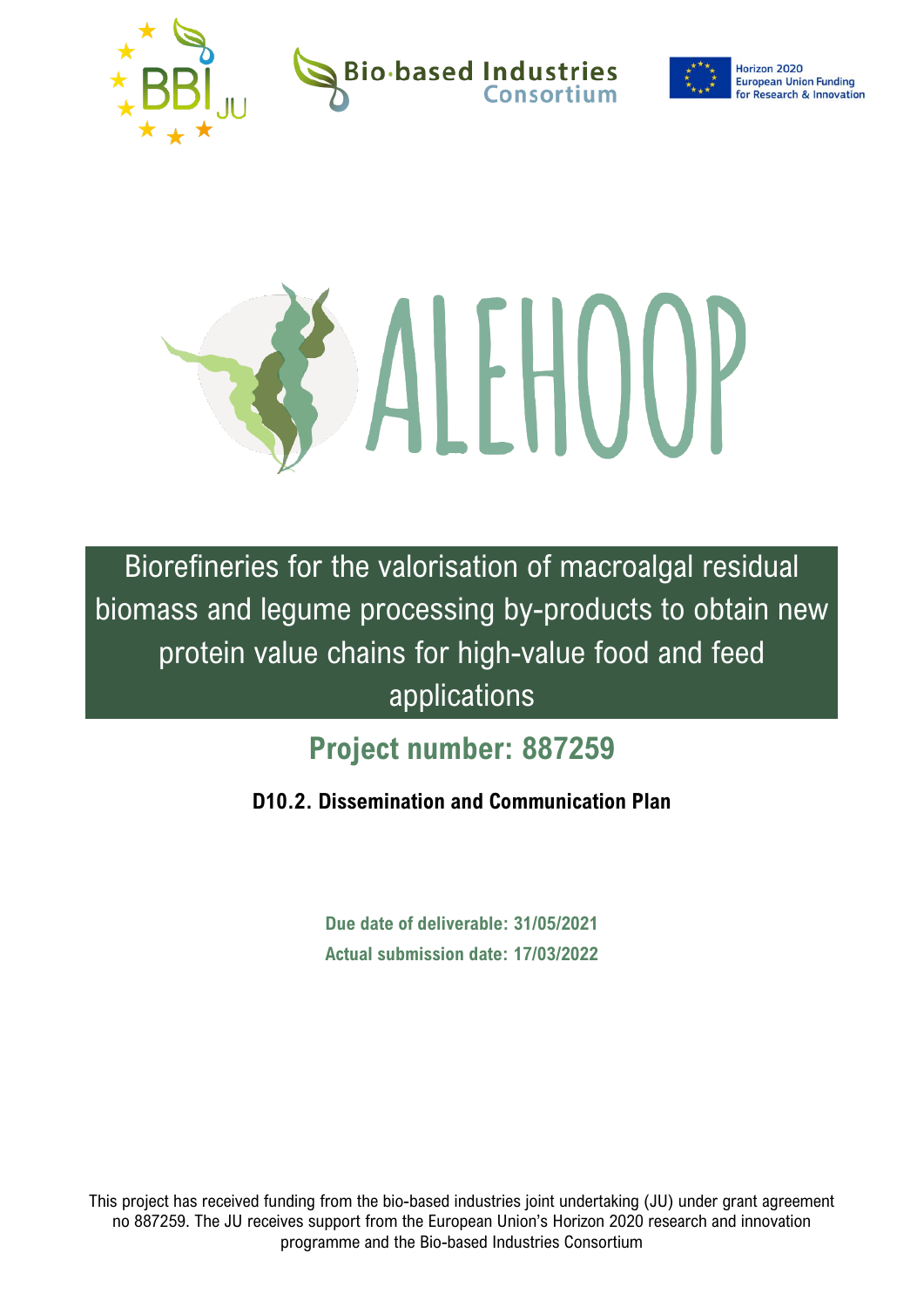



# <span id="page-1-0"></span>**TABLE OF CONTENTS**

| 1              |  |
|----------------|--|
| $\overline{2}$ |  |
| 3              |  |
| 3.1            |  |
| 3.2            |  |
| 3.3            |  |
| 3.3.1          |  |
| 3.3.2          |  |
| $\overline{4}$ |  |
| 4.1            |  |
| 4.2            |  |
| 4.3            |  |
| 5              |  |
| 5.1            |  |
| 5.2            |  |
| 5.3            |  |
| 5.4            |  |
| 5.4.1          |  |
| 5.4.2          |  |
| 5.5            |  |
| 6              |  |
| 6.1            |  |
| 6.2            |  |
| 6.3            |  |
| 6.4            |  |
| 6.5            |  |
| 7              |  |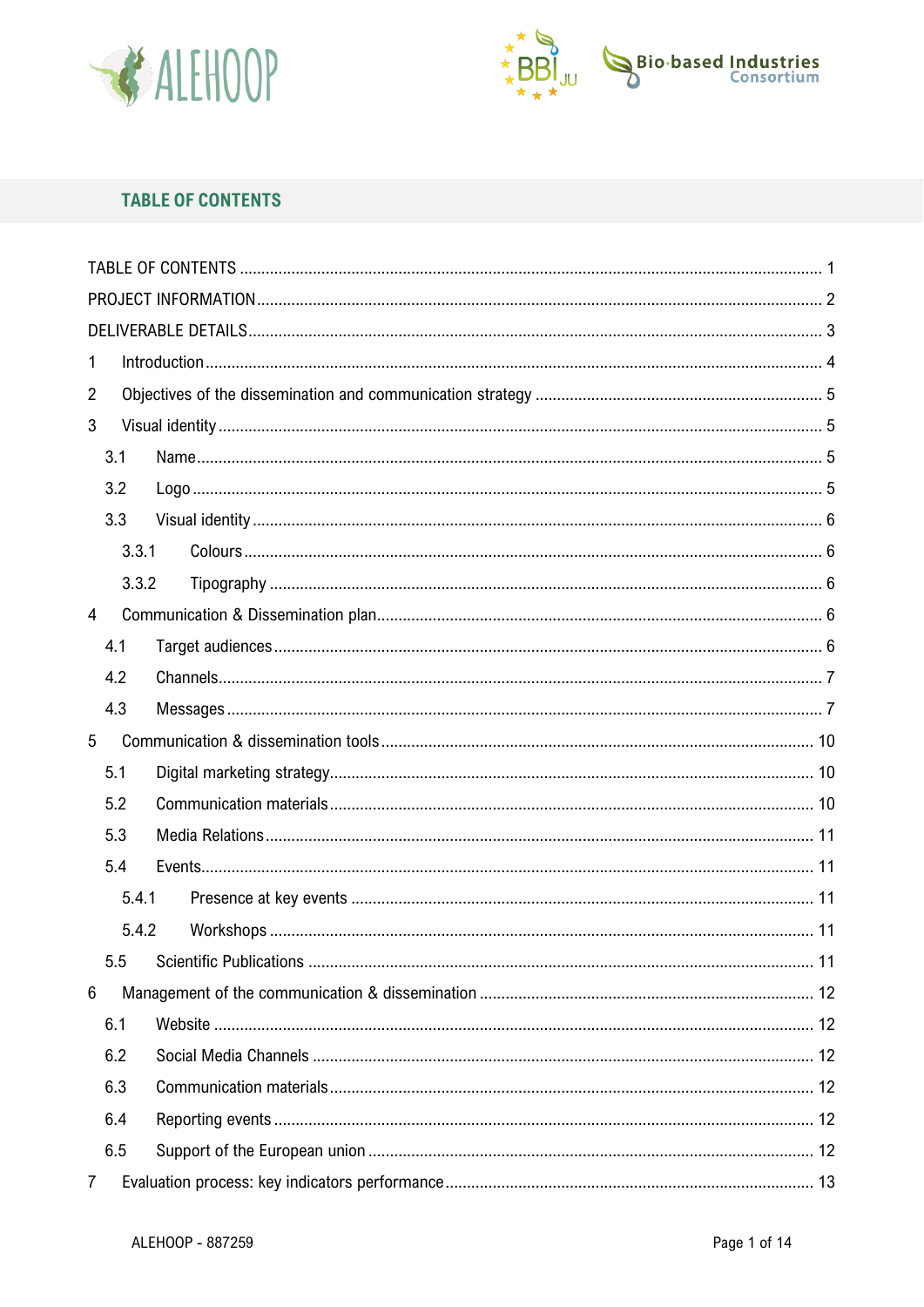



## <span id="page-2-0"></span>**PROJECT INFORMATION**

**Project full title**: Biorefineries for the valorisation of macroalgal residual biomass and legume processing byproducts to obtain new protein value chains for high-value food and feed applications

**Acronym**: ALEHOOP

**Call**: H2020-BBI-JTI-2019

**Topic**: BBI-2019-SO3-D3

Start date: June 1st 2020

**Duration**: 48 months

**List of participants**:

| Partner no.     | Type of partner | <b>Name</b>                                                            | Acronym       | Country        |
|-----------------|-----------------|------------------------------------------------------------------------|---------------|----------------|
| 1 (Coordinator) | SME             | Contactica                                                             | <b>CTA</b>    | Spain          |
| 2               | <b>SME</b>      | Isanatur                                                               | ISA           | Spain          |
| 3               | <b>SME</b>      | Biozoon                                                                | BZN           | Germany        |
| $\overline{4}$  | <b>SME</b>      | Biosurya                                                               | <b>BIOYA</b>  | Spain          |
| 5               | <b>SME</b>      | Centiv                                                                 | <b>CENTIV</b> | Germany        |
| 6               | <b>SME</b>      | Garlan                                                                 | <b>GARLAN</b> | Spain          |
| 7               | <b>SME</b>      | Alginor                                                                | ALGI          | Norway         |
| 8               | LE              | Nuscience                                                              | <b>NUS</b>    | Belgium        |
| 9               | LE              | Indukern                                                               | IК            | Spain          |
| 10 <sup>°</sup> | <b>RTO</b>      | The Flanders Research Institute<br>for agriculture, fisheries and food | EV-ILVO       | Belgium        |
| 11              | <b>RTO</b>      | Anfaco                                                                 | <b>ANFACO</b> | Spain          |
| 12 <sup>°</sup> | <b>RTO</b>      | Tecnalia                                                               | <b>TECNA</b>  | Spain          |
| 13              | RTO             | <b>Technological University Dublin</b>                                 | TUDublin      | Ireland        |
| 14              | <b>RTO</b>      | Universidad de Cádiz                                                   | UCA           | Spain          |
| 15              | RTO             | Veterinary Research Institute                                          | VRI           | Czech Republic |
| 16              | RTO.            | Universidad de Vigo                                                    | <b>UVIGO</b>  | Spain          |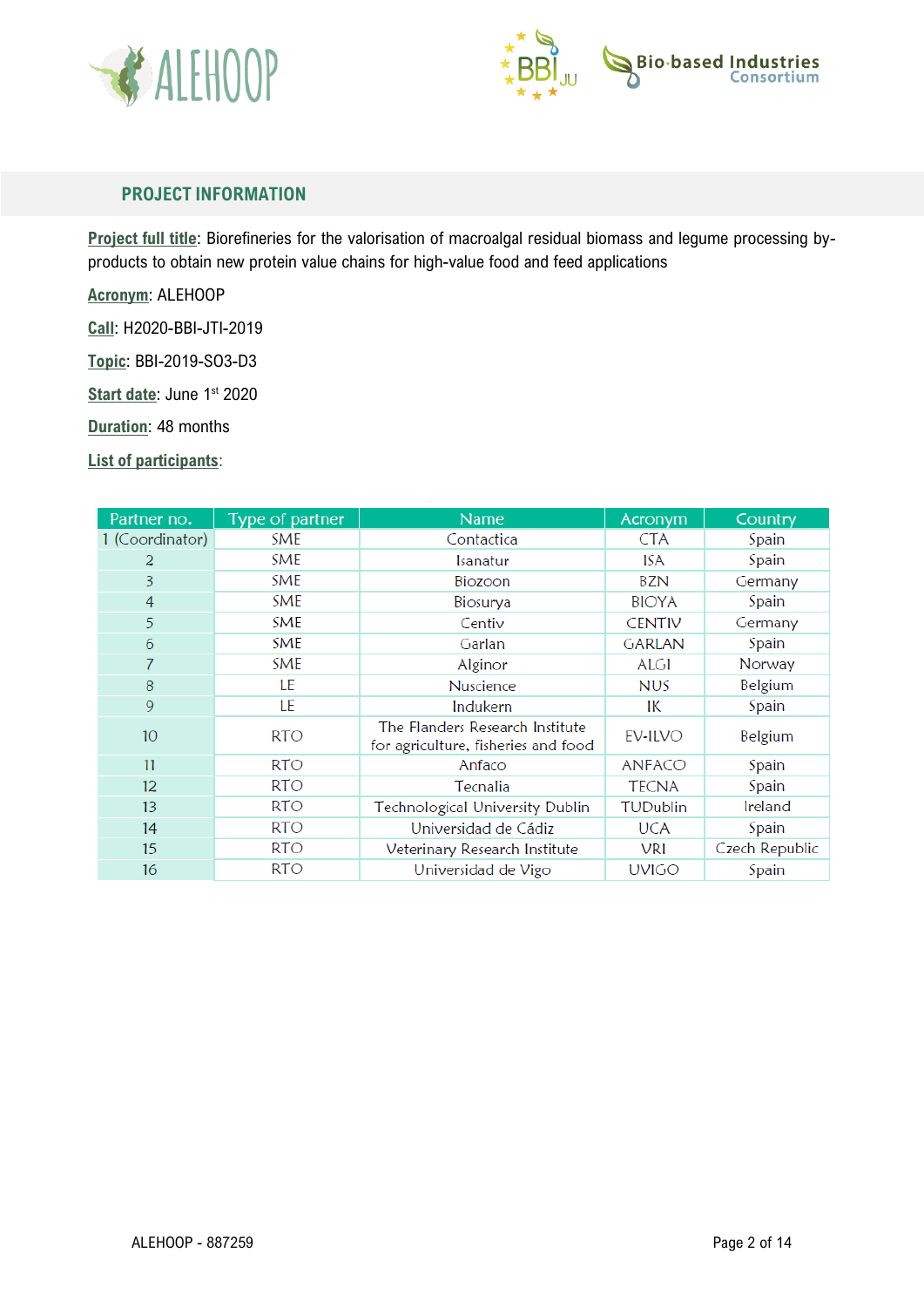



## <span id="page-3-0"></span>**DELIVERABLE DETAILS**

| <b>Document Number:</b>    | D <sub>10.2</sub> .                                                                                                                                                                                                                                                                                                                                                                                                                                                                                                                                                                                                                                                                                                                                                                                                                                                                                                                    |  |  |
|----------------------------|----------------------------------------------------------------------------------------------------------------------------------------------------------------------------------------------------------------------------------------------------------------------------------------------------------------------------------------------------------------------------------------------------------------------------------------------------------------------------------------------------------------------------------------------------------------------------------------------------------------------------------------------------------------------------------------------------------------------------------------------------------------------------------------------------------------------------------------------------------------------------------------------------------------------------------------|--|--|
| <b>Document Title:</b>     | Dissemination and Communication Plan                                                                                                                                                                                                                                                                                                                                                                                                                                                                                                                                                                                                                                                                                                                                                                                                                                                                                                   |  |  |
| <b>Dissemination level</b> | PU - Public                                                                                                                                                                                                                                                                                                                                                                                                                                                                                                                                                                                                                                                                                                                                                                                                                                                                                                                            |  |  |
| Period:                    | PR <sub>1</sub>                                                                                                                                                                                                                                                                                                                                                                                                                                                                                                                                                                                                                                                                                                                                                                                                                                                                                                                        |  |  |
| WP:                        | WP10. COMMUNICATION AND DISSEMINATION                                                                                                                                                                                                                                                                                                                                                                                                                                                                                                                                                                                                                                                                                                                                                                                                                                                                                                  |  |  |
| Task:                      | Task 10.2. Dissemination activities & communication activities                                                                                                                                                                                                                                                                                                                                                                                                                                                                                                                                                                                                                                                                                                                                                                                                                                                                         |  |  |
| Author:                    | CONTACTICA INNOVATION<br><i>contactica</i>                                                                                                                                                                                                                                                                                                                                                                                                                                                                                                                                                                                                                                                                                                                                                                                                                                                                                             |  |  |
| <b>Abstract:</b>           | This deliverable outlines the dissemination and communication<br>objectives and strategy of the ALEHOOP project and gives an overview<br>of the activities planned so far to accomplish the set objectives.<br>The aim of the ALEHOOP Plan for the use and dissemination of<br>knowledge and the communication is to use the research results<br>generated during the project to create value within the target<br>communities/initiatives in the EU, while raising awareness of the<br>ALEHOOP key elements. This approach ensures that public funding will<br>lead the progress and the positioning of EU Industries as benchmark<br>players within the global market place.<br>In summary, this plan concerns the communication of the project<br>("raising awareness") and its results ("achievements") targeted to<br>external audience, scientific community and potential business users of<br>the products/services developed. |  |  |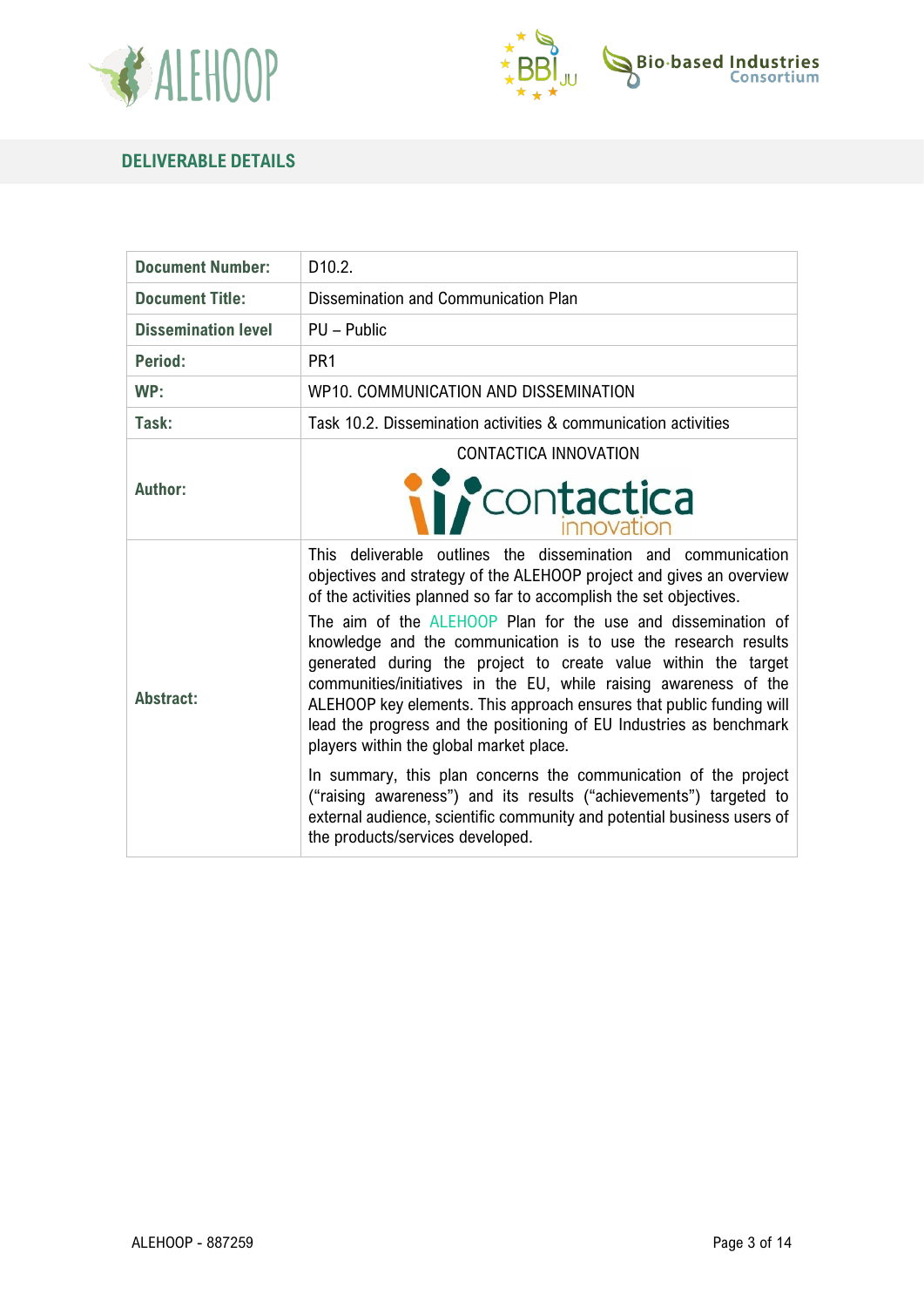



## <span id="page-4-0"></span>**1 INTRODUCTION**

Europe's future economic growth and jobs will increasingly have to come from innovation in products, services and business models. With this in mind, communication about European projects should aim to demonstrate how research and innovation are contributing to a European "Innovation Union" and account for public spending by providing tangible proof that collaborative research adds value by:

- Showing how European collaboration has achieved more than would have otherwise been possible, notably in reaching scientific excellence, contributing to competitiveness and solving societal challenges.
- − Showing how the outcomes are relevant to our everyday lives, by creating jobs, introducing novel technologies, or making our lives more comfortable in other ways.
- − Making better use of the results, by ensuring they are taken up by decision-makers to influence policymaking, and by industry and scientific community to guarantee a follow-up.

The aim of the ALEHOOP Plan for the use and dissemination of knowledge is to use the research results generated during the project to create value within the target communities/initiatives in the EU. This approach ensures that public funding will lead the progress and the positioning of EU Industries as benchmark players within the global market place.

In summary, this plan concerns the communication of the project ("raising awareness") and its results ("achievements") targeted to external audience, scientific community and potential business users of the products/services developed.

The project will promote the research results and benefits for the enhancement of external awareness and for knowledge building within the targeted industry, end users and academia communities belonging to food & feed sectors as well as protein processors.

Following these premises, the present plan will have three phases:



1. Construction of the ALEHOOP brand.

2. Dissemination and communication of results and milestones.

3. Dissemination actions for the arrival to the market.

The successive phases will be continuous from its launch and throughout the development of the project. The dissemination and communication strategy of ALEHOOP will be 360 degrees. combining on-line and off-line channels and tools and reinforcing different highlights focused on the stakeholders. In this way, the combination of different actions will reinforce the message and allow to reach our audiences (See section 2.1 below).

The consortium will also take advantage of the External Advisory Board (EAB), external members who might evaluate the project progress, and provide guidance regarding future work. EAB will be invited to attend the yearly general meetings and final Workshops. The EAB will:

• evaluate progress,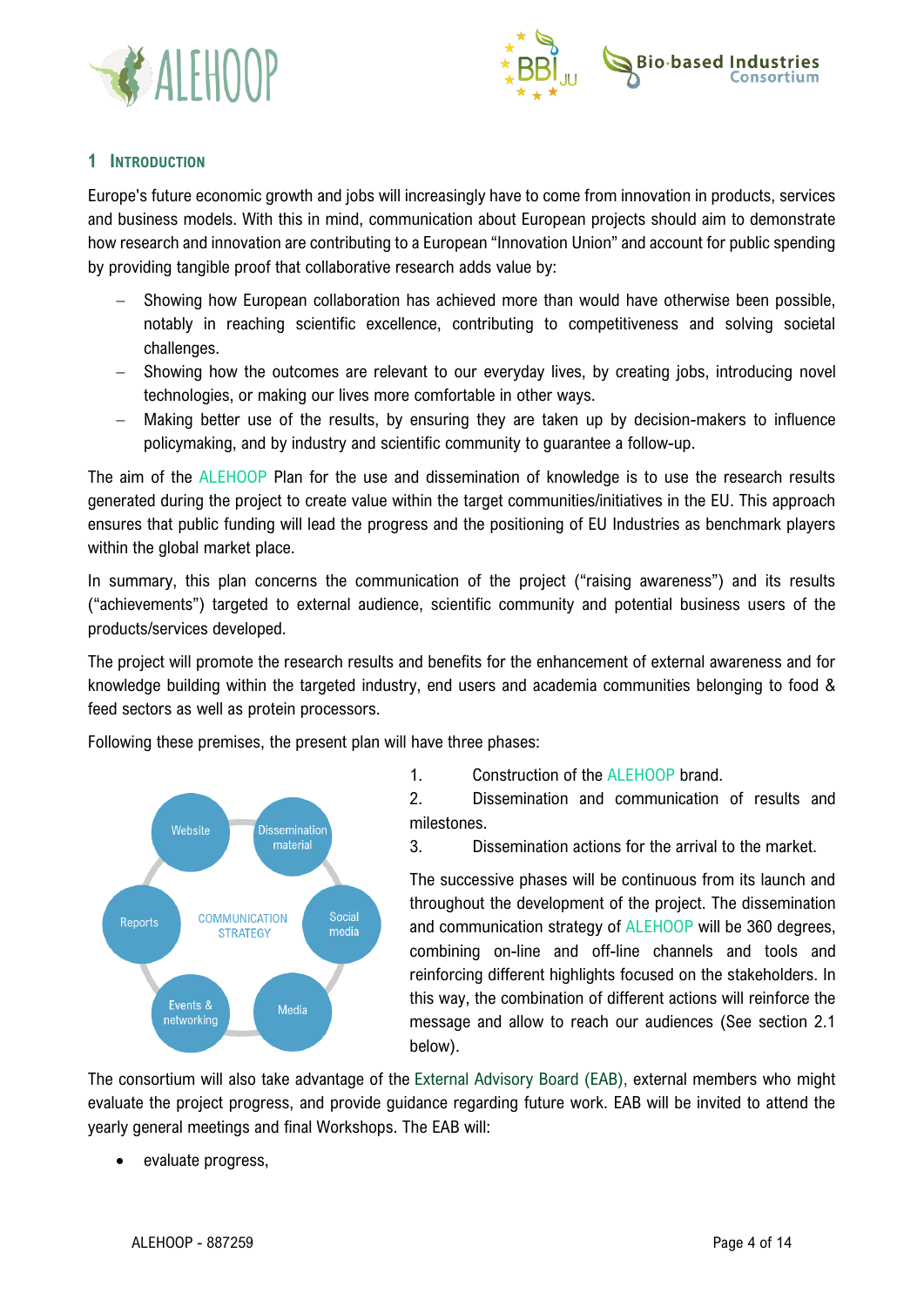



- give recommendations for further actions, and
- facilitate a dialogue with fora representing the wider community

#### <span id="page-5-0"></span>**2 OBJECTIVES OF THE DISSEMINATION AND COMMUNICATION STRATEGY**

The main objectives in the Communication & Dissemination Plan are:

- 1) To raise awareness and interests of the different actors and end-users
- 2) Identification, engagement and mobilization of stakeholders (multi-actor approach)
- 3) Knowledge transfer by generating the communication and dissemination materials, participation in social networks, conferences, events, etc. Networking within other projects and initiatives
- 4) To ensure a multiplication effect contact.

#### <span id="page-5-1"></span>**3 VISUAL IDENTITY**

The first communication action developed after the starting of the project was to create a recognisable brand of ALEHOOP, reflecting the main goals of the initiative and offering the audience/stakeholders a clear identification of the values and messages.

#### <span id="page-5-2"></span>**3.1 Name**

ALEHOOP is the branding name of the project which means: *"Biorefineries for the valorisation of macroalgal residual biomass and legume processing by-products to obtain new protein value chains for high-value food and feed applications".*

The full title should be between quotation marks when first mentioned in a document, then it will be used its abbreviation/acronym. The name of the project ALEHOOP must be written in uppercase font.

#### <span id="page-5-3"></span>**3.2 Logo**

The logo of the ALEHOOP project was design based on green and brown algae as two of the sources used in the project to obtain proteins are green and brown seaweed.

A visual guideline that includes different applications of the logo has been designed to facilitate the use of the ALEHOOP brand.

#### **BASE LOGO**







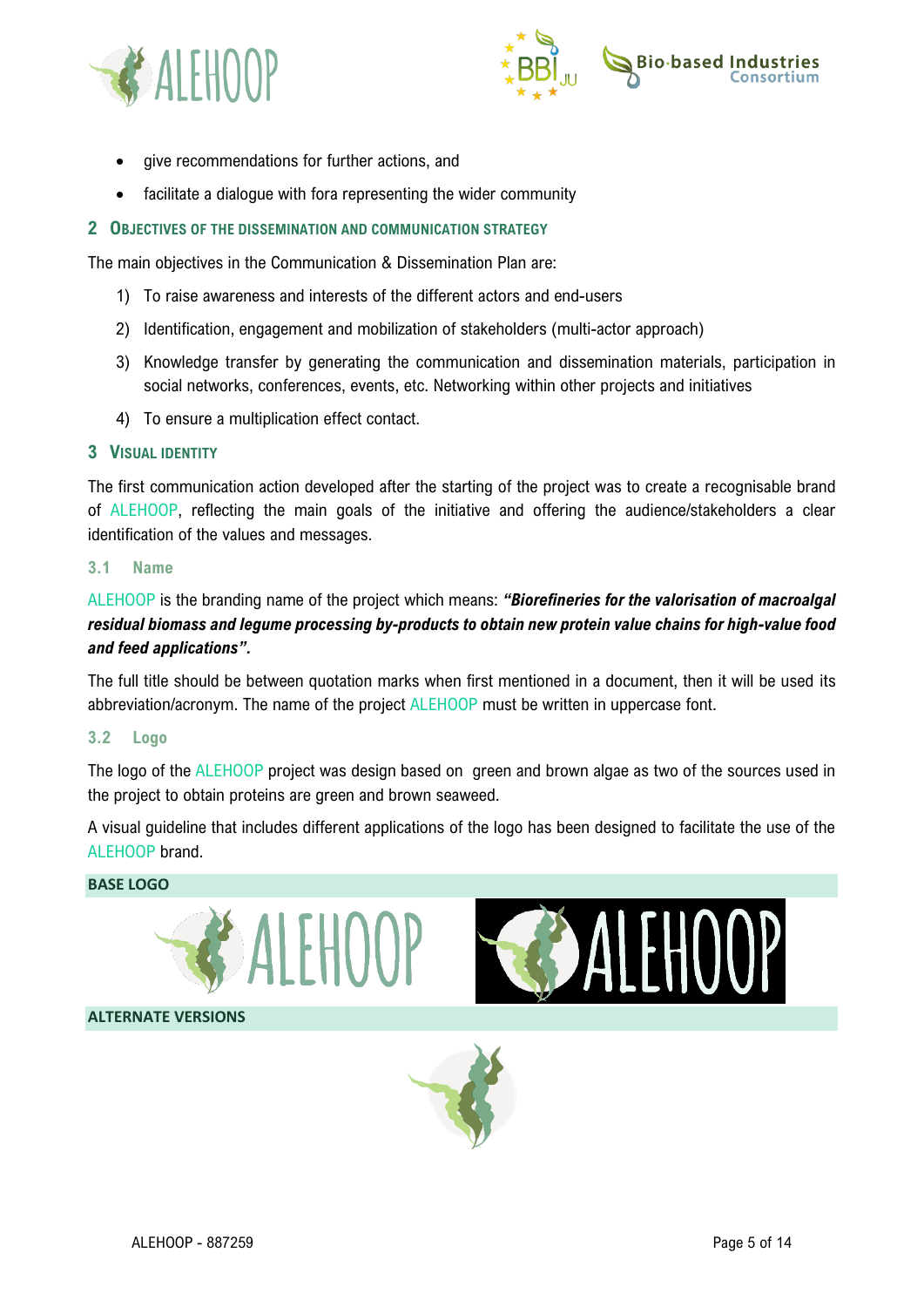



## <span id="page-6-0"></span>**3.3 Visual identity**

## <span id="page-6-1"></span>3.3.1 Colours

The corporate colours of the brand are registered on the following page, which should serve as a guidance document to avoid printing problems with the colours of the trademark and its corresponding versions for digital formats

| <b>COLOUR</b>    | <b>HEX CODE</b> | <b>RGB</b>    | <b>CMYK</b>       | <b>COLOR</b> |
|------------------|-----------------|---------------|-------------------|--------------|
| <b>SAP GREEN</b> | #b7d87d         | 183, 216, 125 | 15%, 0%, 42%, 15% |              |
| Dingley          | #74844c         | 116, 132, 76  | 12%, 0%, 42%, 48% |              |
| Bay Leaf         | #7cab8b         | 124, 171, 139 | 27%, 0%, 19%, 33% |              |
| Sea Green        | #2c7c5b         | 44, 124, 91   | 65%, 0%, 27%, 51% |              |

## <span id="page-6-2"></span>3.3.2 Tipography

## ARIAL NOVA Condensed

Aa Bb Cc Dd Ee Ff Gg Hh Ii Jj Kk Ll Mm Nn Ññ Oo Pp Qq Rr Ss Tt Uu Vv Ww Xx Yy Zz

1234567890 / \* - + =  $\iota$  ? ; ! " # % & ( ) ; : . , - \_ " [ ] { } Cc < > ' ' | ° ª \ @ ~ ¬ ^

## <span id="page-6-3"></span>**4 COMMUNICATION & DISSEMINATION PLAN**

## <span id="page-6-4"></span>**4.1 Target audiences**

The identification of target audiences of the ALEHOOP project is crucial in order to customise the messages and dissemination & communication activities to every different group. Each group of stakeholders have different points of interest and demands regarding the project. According to this strategy, messages must be shaped and delivered in an effective manner.

Dissemination and Communication channels and activities described on this Plan will be clearly focused on them and the messages will be adapted.

The following audience and stakeholders of the sector have been identified before the starting of the project at they will be considered at the European, national and regional level. During its development, partners are being asked to report about contacts, networking and activities established with this groups:

- − Food & beverages industry.
- − Feed industry
- − Protein processors
- − Farmers
- − Policy makers of the European Commission, European Parliament, national and regional authorities and representatives.
- − Investors.
- − Academic researchers and students.
- − End users and other stakeholders.
- − Media outlets and journalists.
- − General Public.

Depending on the specific target audiences, the project will implement different strategies: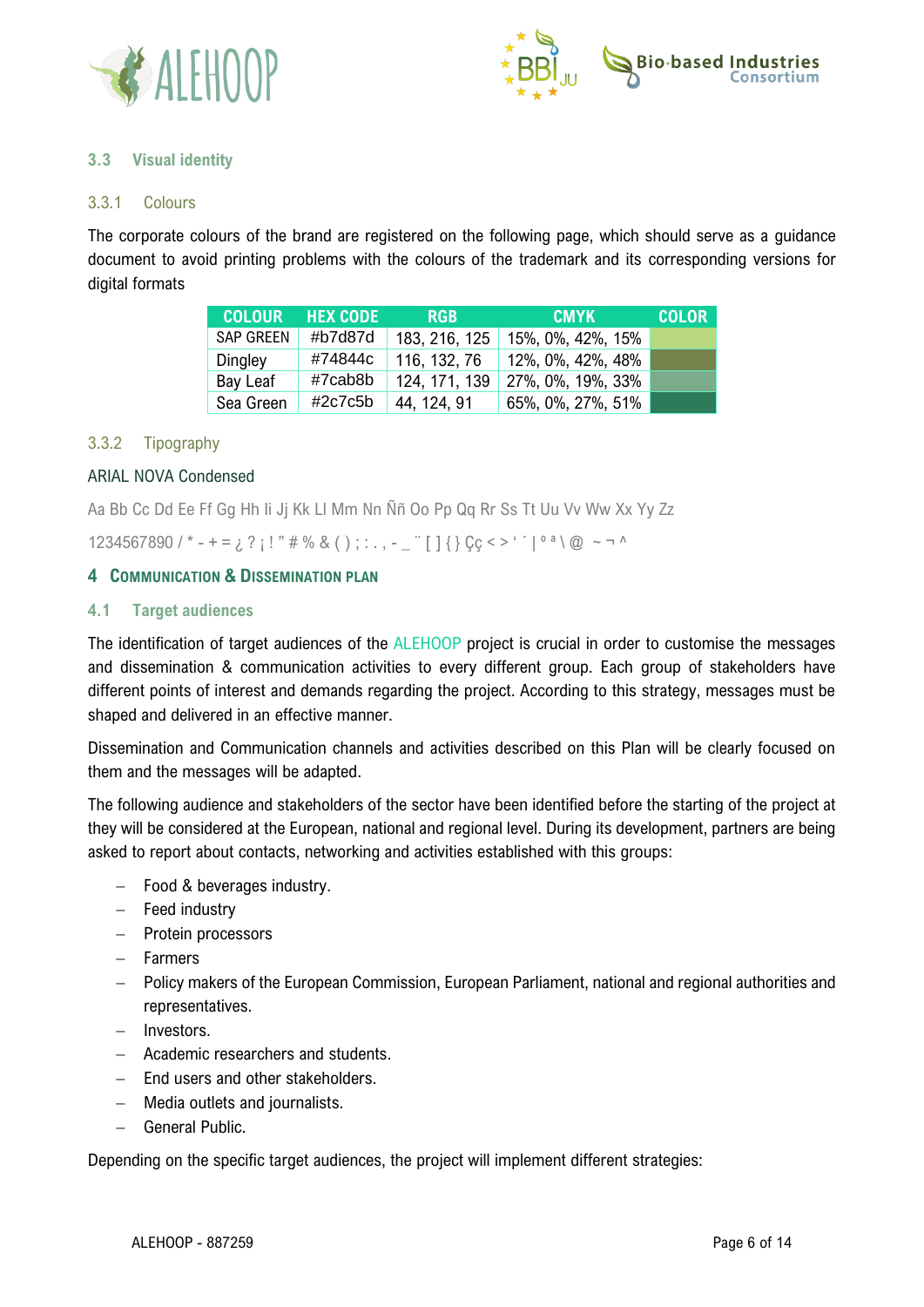



- − **Dissemination**: This includes the stakeholders' engagement and capacity building aims at targeting more experienced audiences (mainly technical and professional audiences, investors, academia etc.) with a focus on transferring technical/technological results through peer-to-peer communication.
- − **Communication**: It aims at lay audiences, end users and house owners, citizens and the general public (not always closely related with technological issues of ALEHOOP). The communication process covers the whole project (including results), starts at the outset of the project focused on multiple audiences and have a multiplier effect (beyond the project's own community, including the media and general public).

## <span id="page-7-0"></span>**4.2 Channels**

The following table shows the main Dissemination and Communication channels, tools and materials chosen for the ALEHOOP project:

| <b>CHANNELS</b>                                                          | <b>DESCRIPTION</b>                                                                                                                                                                                                                                                                                            |
|--------------------------------------------------------------------------|---------------------------------------------------------------------------------------------------------------------------------------------------------------------------------------------------------------------------------------------------------------------------------------------------------------|
| Logo and presentations                                                   | Logo, visual guidelines, and presentation template for all partners                                                                                                                                                                                                                                           |
| Project's website                                                        | A website to provide information about the project and the results, showcasing<br>project's news and acting as a communication channel with the stakeholders and<br>between partners.                                                                                                                         |
| Videos                                                                   | Audio visual material will be produced and to be shared on Social Media channels and<br>present ALEHOOP's results.                                                                                                                                                                                            |
| Newsletter                                                               | Information loaded electronic newsletters about the project's status, developments<br>and other related news.                                                                                                                                                                                                 |
| Social media                                                             | The project will develop a community around social networks to be in contact with<br>stakeholders and the general public:<br>Twitter information to share news and get in touch directly with partners.<br>Linkedin page<br>YouTube/Vimeo for the videos.                                                     |
| <b>Communication material</b>                                            | Posters and roll-ups that will present the project's concept. Leaflets and brochures<br>that will contain the general information of the project.                                                                                                                                                             |
| Press releases and articles                                              | Work will be carried out with specialised journalist associations, taking full advantage<br>of the public opinion they generate and their capacity to influence upon the rest of the<br>targeted audiences.                                                                                                   |
| Workshops, round table<br>discussions, networking<br>with other projects | Events organized or co-organised by the project inviting experts, researchers, clients<br>and industry audience. Other events where the project might be invited to present its<br>work and vision will also be considered. All events will have presence on the website<br>will be communicated via Twitter. |

## <span id="page-7-1"></span>**4.3 Messages**

For the communication, the following messages will be applied in relation to different audiences.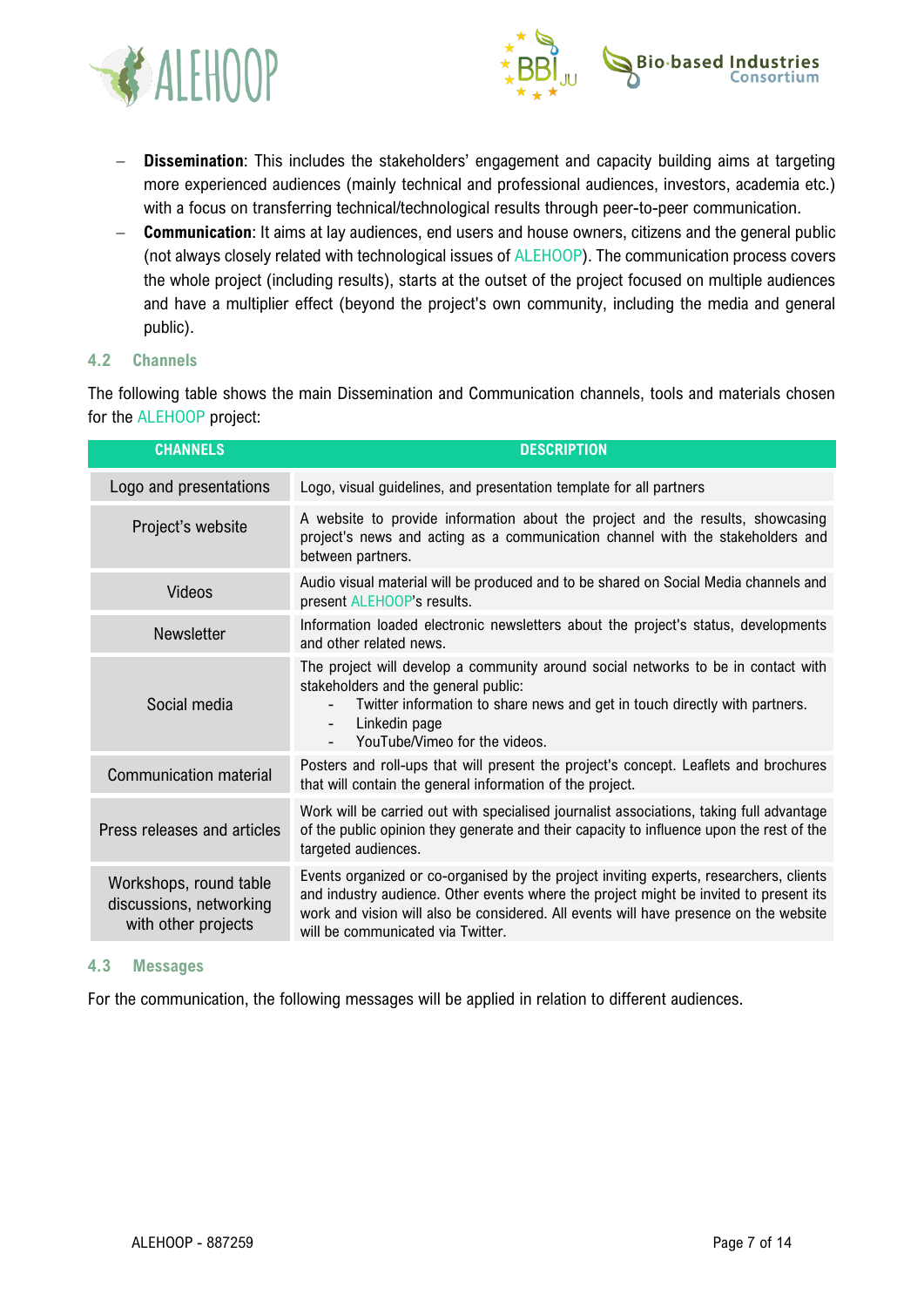



| <b>TARGET AUDIENCE</b>                                                     | <b>MESSAGE</b>                                                                                                                                                                                       | <b>ORJECTIVES</b>                                                                      | <b>CHANNELS</b>                                                                                                                                   |
|----------------------------------------------------------------------------|------------------------------------------------------------------------------------------------------------------------------------------------------------------------------------------------------|----------------------------------------------------------------------------------------|---------------------------------------------------------------------------------------------------------------------------------------------------|
| <b>INFLUENCERS</b><br>specially millennials<br>(e.g. Nutritional advisers) | Enhanced texture, hedonic and palatable<br>healthy eating. Source of protein and fibre for<br>healthy nutrition. Lower allergenic profile.<br>Sustainability selling arguments.                      | To enhance market demand<br>for food/drinks formulations<br>containing ALEHOP proteins | Press, Articles; Interviews in mass media<br>(TV, newspaper); Project Website;<br>Promotional Video; Social Media (youtube,<br>linkedin, twitter) |
| <b>EU CITIZIENS</b>                                                        | Healthier and more sustainable proteins at<br>low cost through residual biomass valorisation.<br>Job creation thanks to ALEHOP<br>biorefineries implementation                                       | To create awareness in<br>Health &<br>Sustainability                                   | Brochure; Press, Articles; Project Website;<br>Promotional Video; Social Media (youtube,<br>linkedin, twitter)                                    |
| <b>MASS MEDIA</b>                                                          | Safe and sustainable products containing<br>alternative sources of proteins that make<br>Europe less soy imported protein-dependent<br>Job creation thanks to ALEHOP<br>biorefineries implementation | To create awareness in<br>Health &<br>Sustainability                                   | Interviews in mass media (TV, newspaper);<br>Project Website; Promotional Video; Social<br>Media (youtube, linkedin, twitter)                     |
|                                                                            | Cleaner beaches due to removal of algal<br>blooms in ALEHOP, increasing tourism in those<br>coastal areas.                                                                                           | To enhance local economy                                                               |                                                                                                                                                   |
| <b>CITY COUNCILS</b>                                                       | Job creation thanks to ALEHOP                                                                                                                                                                        | To enhance local economy                                                               | Interviews in mass media (TV, newspaper);                                                                                                         |
|                                                                            | biorefineries implementation<br>Less waste disposal in landfills due to<br>valorisation of residual biomass in ALEHOP:<br>less landfill occupation, less GHG emissions                               | To increase the resource<br>efficiency through the smart<br>use of biomass feedstock   | Promotional Video; Meetings with local<br>entities                                                                                                |

For the dissemination, the following messages will be applied based on the different stakeholders:

| <b>MESSAGE</b>                                                                                                                                                                                                                                                                    | <b>OBJECTIVES</b>                                                                                                                                            | <b>ACTIONS</b>            | <b>CHANNELS</b>              | <b>KPIs</b>                                                                              |
|-----------------------------------------------------------------------------------------------------------------------------------------------------------------------------------------------------------------------------------------------------------------------------------|--------------------------------------------------------------------------------------------------------------------------------------------------------------|---------------------------|------------------------------|------------------------------------------------------------------------------------------|
| TARGET AUDIENCE : EU COMMISSION & RELATED MULTIPLIERS (EEN, EU platforms, BBI)<br>ALEHOOP will contribute to<br>reducing EU dependence on<br>soy import while providing<br>alternative<br>sustainable<br>proteins from local<br>EU<br>feedstock, leading to local<br>job creation | Further R&D activities in<br>collaborative<br>EU<br>0r<br>national projects.<br>To support EU policies<br>and global commitments<br>To promote incentives by | Policy<br>recommendations | website<br>promotional video | clustering<br>≥<br>4<br>with other<br>activities<br>funded projects or EU<br>initiatives |
| ALEHOOP will contribute to<br>food waste upcycling (circular<br>economy)<br>PARTNERS INVOLVED: ALL,<br>but especially the Project<br>Coord.(CTA), TUDublin and<br>ALGI (BBI member)                                                                                               | EU for use of food by-<br>/residual<br>products<br>biomass as raw material.<br>T <sub>0</sub><br>enhance<br>competitiveness of EU<br>industries              | Clustering activities     | Networking events            | Participation in $\geq 7$<br>events organized by<br><b>EUCommission.</b>                 |
| TARGET AUDIENCE : REGULATORY AUTHORITIES FOR FOOD AND HEALTH ISSUES : at EU level (EFSA), at national level (e.g. AECOSAN<br>in Spain)                                                                                                                                            |                                                                                                                                                              |                           |                              |                                                                                          |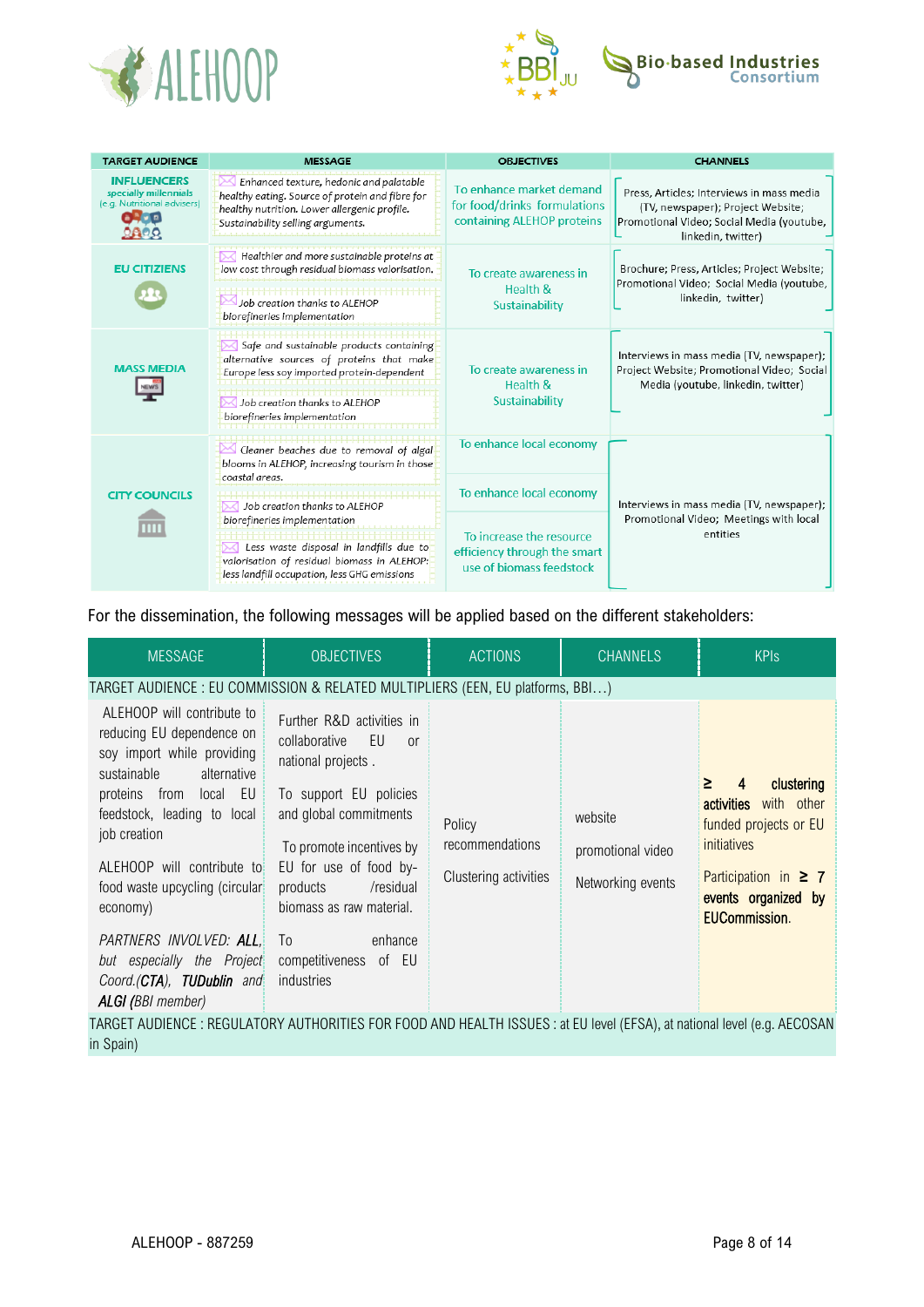



| ALEHOOP proteins are safe,<br>healthy and sustainable<br>PARTNERS INVOLVED: CTA,<br>EV-ILVO, ANFACO, TECNA,<br>ALGI, TUDublin                                                                                                                                    | To get support for<br>promotion of increased<br>intake of sustainable<br>alternative proteins for<br>muscle health, among other<br>benefits.<br>To get pre-market approval<br>of ALEHOOP proteins by<br>EFSA (when required)            | Presentation of<br>toxicity results<br>Presentation of<br>biofunctionality<br>Presentation of<br>LCA& LCC reports                                             | Email and phone<br>contact.<br>Project website<br>Visits and invitations<br>to project events.<br>Attendance at relevant<br>events organized by<br>regulatory authorities. | 3 meetings with<br>relevant EU regulatory<br>institutions.                                                                                            |
|------------------------------------------------------------------------------------------------------------------------------------------------------------------------------------------------------------------------------------------------------------------|-----------------------------------------------------------------------------------------------------------------------------------------------------------------------------------------------------------------------------------------|---------------------------------------------------------------------------------------------------------------------------------------------------------------|----------------------------------------------------------------------------------------------------------------------------------------------------------------------------|-------------------------------------------------------------------------------------------------------------------------------------------------------|
| TARGET AUDIENCE : FEEDSTOCK SUPPLIERS IN ALEHOOP : Legume processing industry and algae producers                                                                                                                                                                |                                                                                                                                                                                                                                         |                                                                                                                                                               |                                                                                                                                                                            |                                                                                                                                                       |
| Potential of valorization of food<br>waste/residual biomass into<br>added value products in<br>ALEHOOP $\rightarrow$ extra profit for<br>feedstock suppliers<br>PARTNERS INVOLVED: CTA,<br>ANFACO, TECNA, ALGI,<br><b>GARLAN</b>                                 | To involve raw material<br>suppliers to cover biomass<br>needs for operating<br><b>ALEHOOP Biorefineries</b><br>(ensuring the supply<br>chain).<br>Replication activities in<br>other countries<br>To select raw material of<br>quality | To set requirements<br>for acceptance of raw<br>material suppliers.<br>Characterisation of<br>raw material for<br>selection<br>Negotiations with<br>suppliers | Email and phone<br>contact<br>Visits to suppliers                                                                                                                          | Involvement of at<br>least 3 suppliers for<br>each raw material<br>used in ALEHOOP                                                                    |
| TARGET AUDIENCE: SCIENTIFIC COMMUNITY / PEERS                                                                                                                                                                                                                    |                                                                                                                                                                                                                                         |                                                                                                                                                               |                                                                                                                                                                            |                                                                                                                                                       |
| Scientific<br>of<br>progress<br>ALEHOOP proteins beyond<br>SoA. New knowledge that<br>will feed into future research<br>activities.<br><b>PARTNERS</b><br><b>INVOLVED:</b><br><b>RTOS</b><br>(UVIGO,<br>mainly<br>ANFACO, TECNA, EV-ILVO,<br>TUDublin, UCA, VRI) | To contribute to progress<br>in the state-of-the art.<br>To create awareness in the<br>potential of food<br>by-<br>product valorization<br>for<br>products with high protein<br>content                                                 | Dissemination<br>of<br>non-patentable<br>information (or of<br>project patentable<br>results after IP is<br>protected)                                        | Scientific articles<br>Presentations<br>at<br>conferences.                                                                                                                 | $\geq$ 5 scientific<br>publications of<br><b>ALEHOOP</b> results<br>$\geq$ 5 presentations at<br>conferences                                          |
| TARGET AUDIENCE: FISH, LIVESTOCK AND POULTRY FARMERS                                                                                                                                                                                                             |                                                                                                                                                                                                                                         |                                                                                                                                                               |                                                                                                                                                                            |                                                                                                                                                       |
| Low price natural and healthy<br>ALEHOOP proteins for feeding<br>farmed fish, pigs and chickens<br>PARTNERS INVOLVED: CTA,<br>UVIGO, ANFA, UCA, NUS, VRI                                                                                                         | To create demand for animal<br>formulations<br>feed<br><b>ALEHOOP</b><br>containing<br>proteins.<br>To satisfy animal nutrition<br>needs.                                                                                               | of<br>Presentation<br>results<br>0f<br>tests<br>conducted<br>with<br>animals (weight gain,<br>FCR, digestibility)<br>Collaborative animal<br>feed development | Project website<br>Trade fairs<br>Conferences<br>Visits to farmers                                                                                                         | To contact at least 15<br>farmers and get 6 of<br>interested<br>them<br>$\mathsf{in}$<br>informed<br>being<br><sub>of</sub><br>updates of the project |
| TARGET AUDIENCE: FINAL CONSUMERS OF FOOD PRODUCTS ENRICHED WITH ALEHOOP PROTEINS (Elderly people; Vegans &                                                                                                                                                       |                                                                                                                                                                                                                                         |                                                                                                                                                               |                                                                                                                                                                            |                                                                                                                                                       |
| vegetarians; Green & health-conscious consumer; Sporty people; Overweight people)<br>Natural<br>and<br>(biofunctional properties)<br>of<br>food<br>products<br>containing<br>ALEHOOP proteins                                                                    | healthy To create demand for food<br>product<br>formulations<br>ALEHOOP<br>containing<br>proteins                                                                                                                                       | Free sampling of food<br>products containing<br>ALEHOOP proteins.                                                                                             | Social media<br>Project website<br>Trade fairs<br><b>Brochures</b>                                                                                                         | To contact at least 50<br>consumers and get<br>20 of them interested<br>in being informed of<br>updates of the project                                |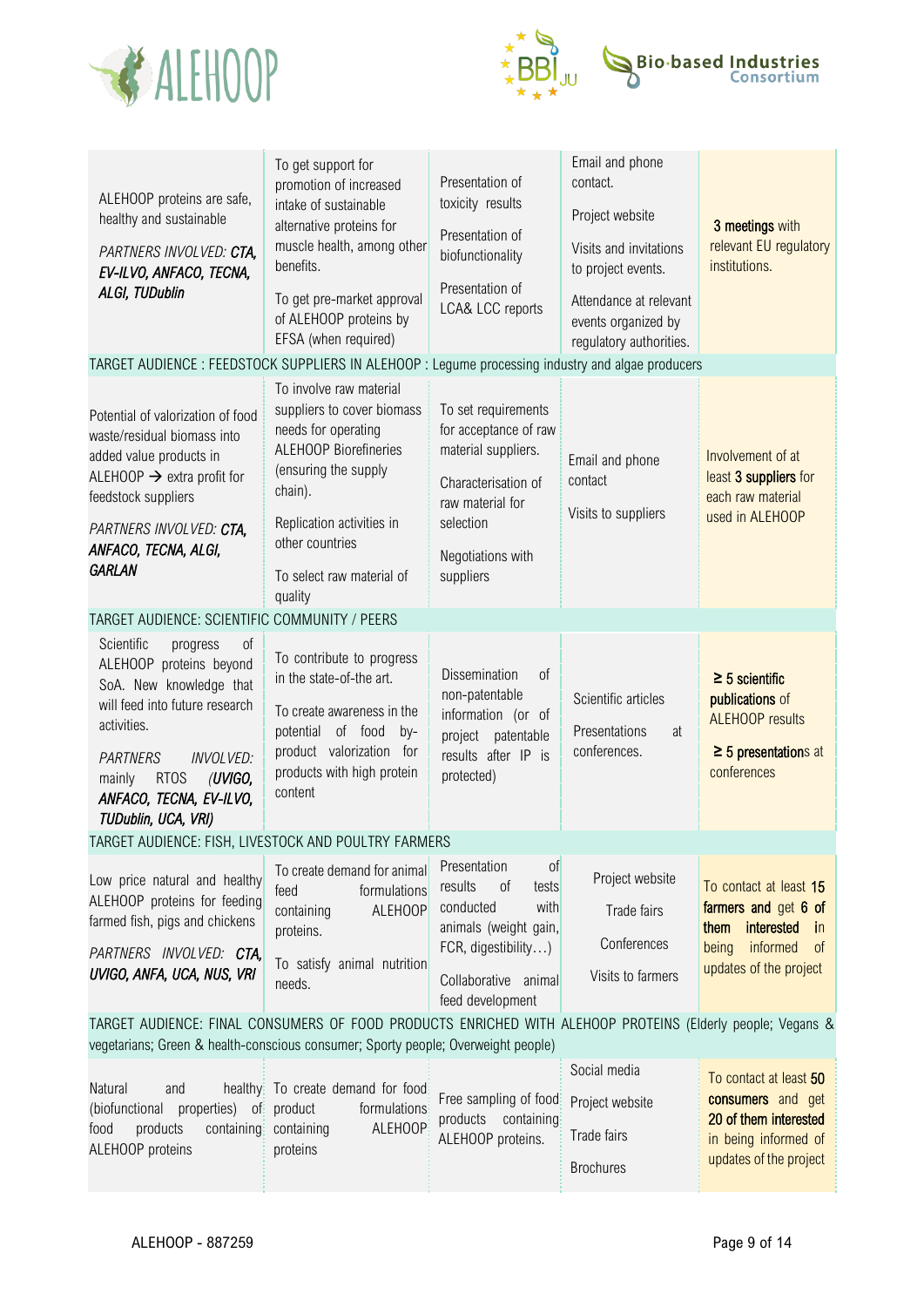



| PARTNERS INVOLVED: CTA,<br>UVIGO, ISA, BZN, BIOYA,<br>CENTIV, IK, GARLAN                                                                                                                                                                                                | satisfy<br>consumer<br>T <sub>0</sub><br>needs/requirements<br>To promote healthier food<br>habits                                                   | Presentation<br>ALEHOOP<br>products<br>benefits                                                                                                                                               | of Promotional video                                  |                                                                                                                                                                                                               |
|-------------------------------------------------------------------------------------------------------------------------------------------------------------------------------------------------------------------------------------------------------------------------|------------------------------------------------------------------------------------------------------------------------------------------------------|-----------------------------------------------------------------------------------------------------------------------------------------------------------------------------------------------|-------------------------------------------------------|---------------------------------------------------------------------------------------------------------------------------------------------------------------------------------------------------------------|
| TARGET AUDIENCE: PARTNERING COMPANIES: Investors, joint-ventures                                                                                                                                                                                                        |                                                                                                                                                      |                                                                                                                                                                                               |                                                       |                                                                                                                                                                                                               |
| Opportunity of ALEHOOP<br>proteins in the feed & food<br>market: growing demand for<br>alternative proteins<br><b>PARTNERS</b><br><b>INVOLVED:</b><br>TECNA,<br>CTA, ANFACO,<br>ALGI, EV-ILVO                                                                           | To get capital investment for<br>further<br>exploitation<br>of<br>ALEHOOP results after the<br>end of the project                                    | Presentation<br>0t<br><b>ALEHOOP</b><br>business<br>model                                                                                                                                     | Networking events,<br>Brokerage events.               | potential<br>investors<br>5.<br>interested in ALEHOOP<br>business model                                                                                                                                       |
| TARGET AUDIENCE: FOOD AND BEVERAGES INDUSTRIES                                                                                                                                                                                                                          |                                                                                                                                                      |                                                                                                                                                                                               |                                                       |                                                                                                                                                                                                               |
| ALEHOOP<br>proteins<br>can<br>unsustainable<br>replace<br>conventional<br>proteins.<br>ALEHOOP proteins provide<br>tecnofunctional<br>proteins<br>required in food & drinks<br>while adding biofunctionality<br><b>INVOLVED:</b><br><b>PARTNERS</b><br>CTA, ALGI, TECNA | demand<br>for<br>To create<br>ALEHOOP proteins<br>To satisfy food and drinks<br><i>industries</i><br>needs/requirements<br>To promote healthier food | Presentation<br>of<br>results of validation<br><b>ALEHOOP</b><br>of<br>in<br>proteins<br>food/drink matrices<br>sampling<br>Free<br>0f<br>food<br>products<br>containing ALEHOOP<br>proteins. | Trade fairs<br>Networking events<br>Brokerage events. | To contact at least 15<br><b>drink</b><br>food<br>and<br>companies and get 6<br>of them interested in<br>informed<br>being<br>of<br>updates of the project<br>(potential<br>pre-<br>commercial<br>agreements) |

## <span id="page-10-0"></span>**5 COMMUNICATION & DISSEMINATION TOOLS**

## <span id="page-10-1"></span>**5.1 Digital marketing strategy**

With the main aim of attracting and establishing a ALEHOOP community around our stakeholders and the general public, a Digital Marketing Strategy has been established with three main pillars:

- − The ALEHOOP website will be permanently updated through the section of news and events.
- − Social Media and newsletters will be used to share the advances about the project included in the website, and attract visitors and users.
- − SEO techniques will be used to obtain a good positioning of the website on Internet browsers.

## <span id="page-10-2"></span>**5.2 Communication materials**

Communication materials will be designed during the project lifetime to be used by partners when necessary. These materials will be centralised in a branding guideline document to guarantee an effective and consistent branding of the project; and updated regularly to be adapted to the different messages to be communicated.

CTA, as leader of WP10, will be responsible for the creation of promotional materials, although every partner is allowed to produce its own material, always informing CTA. Main communication materials, used for creating and strengthening ALEHOOP brand, will be:

✓ Brochure, for general communication of the project targets and showing the main objectives, expected outcomes, partners and regions involved.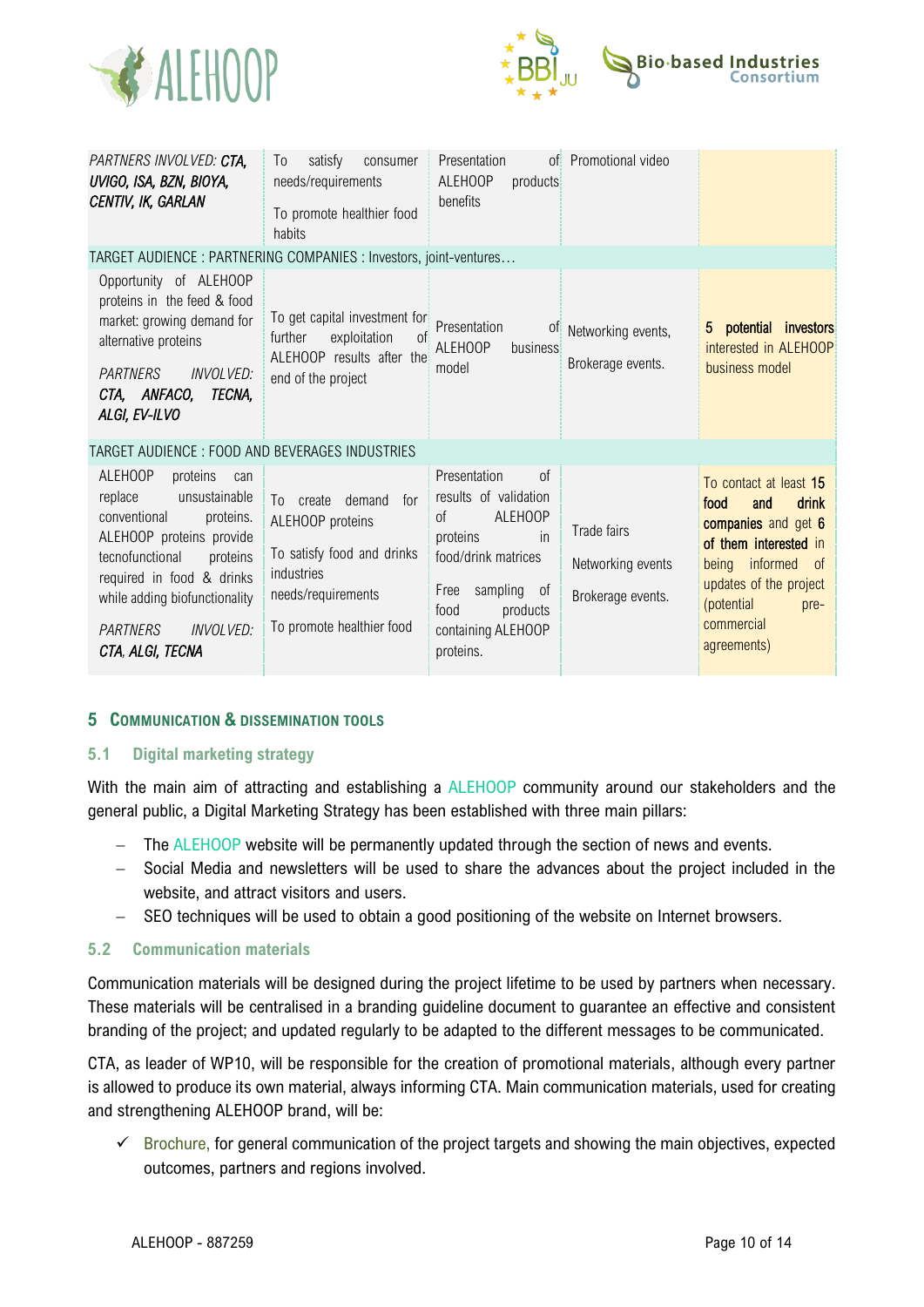



- $\checkmark$  Poster, for increasing visibility of both the project and its partners.
- ✓ Power Point presentation, updated regularly. It should be used in conferences and external events where partners are participating and should help them explain the project and how it is developing.
- ✓ Roll-up
- $\checkmark$  Videos: With the aim of communicating the complexity and depth of issues in value chains, explanatory videos will be made, showing the achievements of the project. Furthermore, a final video will be made that will include some extracts of cocreation events, interviews to end-users and their interest for the new business models, show how bottlenecks identified in the early stage of the project have been overcome, and it should show the specific demos and lessons learnt. The target audience will be endusers and policy makers. The video will be promoted via Social Media and events (e.g. co-creation workshops) or external attended events.

## <span id="page-11-0"></span>**5.3 Media Relations**

The Media and journalists are key agents to transmit information about the project to other stakeholders and the general public. They have a lot of influence and have a positive impact to increase results, raise awareness and offer information to the rest of the society about the ALEHOOP project.

## <span id="page-11-1"></span>**5.4 Events**

The events are one of the most important parts of the dissemination and communication strategy because they allow to connect with stakeholders and the general public, encourage networking and show the most important advances and results of the project. Events also feed of content the communication channels and tools (website, Social Media, press releases) generating great impacts on different audiences.

## <span id="page-11-2"></span>5.4.1 Presence at key events

The participation of partners in events will be made visible through the ALEHOOP website and Social Media channels contributing to increase the community of stakeholders and public interested in the project. General and technical presentations of ALEHOOP will be showcased in a face-to-face interaction with the stakeholders.

## <span id="page-11-3"></span>5.4.2 Workshops

These sessions will be organized with the local stakeholders, including citizens and local companies. Technical, economical, societal and cultural aspects will be considered and better worked out. Major technical parameters will be defined. Ownership aspects and ideas on business models will be part of the considerations.

These sessions will look into existing or innovative models to allow co-ownership of the global system.

## <span id="page-11-4"></span>**5.5 Scientific Publications**

It is expected that the ALEHOOP project develops a significant amount of research results which will be disseminated to different key scientific communities. Thus, RTD/academia Partners will dedicate strong efforts in publishing scientific papers under the framework of global recognized scientific conferences and journals that count on high impact index. It is expected to develop a significant amount of research results which will be disseminated to different key scientific communities. This way, RTD/academia Partners will dedicate strong efforts in publishing scientific papers under the framework of global recognized scientific conferences and journals that count on high impact index.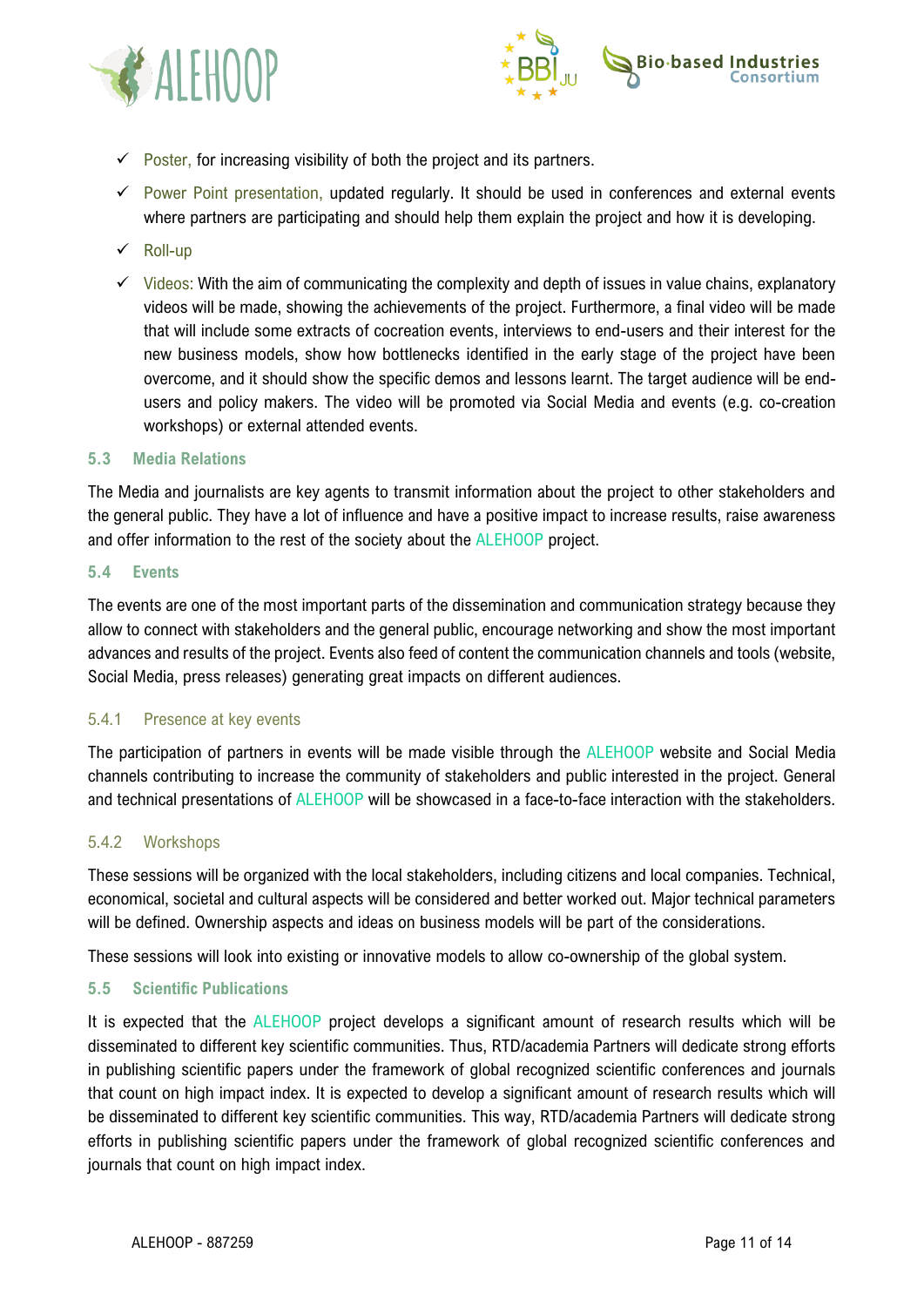



The publications will be made freely and openly available via online repository with gold open access. Prior to publishing any scientific publication, the ALEHOOP Partner involved will contact the whole consortium for revision and validation of the publication 30 days in advance. The publications funded by the project will be uploaded to specific Bibliographic social networks such as ResearchGate no later than 6 months after its original date of publication.

## <span id="page-12-0"></span>**6 MANAGEMENT OF THE COMMUNICATION & DISSEMINATION**

CTA is the leader of the WP10 and coordinates the actions and processes with the inputs of the rest of the members of the consortium.

Additionally, some specific procedures will be designed to organise, in an effective way, the external communication, the generation of content in the website, the Social Media work, the review of communication and dissemination materials, and the information and reporting about the participation in events.

## <span id="page-12-1"></span>**6.1 Website**

CTA will update the ALEHOOP website regularly with news and events. Members of the consortium are requested to promote press releases, offer information to create posts on the website, and other content and materials through their own communication tools and channels: website, Social Media profiles, newsletters, etc.).

## <span id="page-12-2"></span>**6.2 Social Media Channels**

CTA is responsible for the management of the Twitter & Linkedin channels for the ALEHOOP project. Partners must collaborate by mentioning the ALEHOOP accounts, retweeting the messages about the project and sharing publications.

## <span id="page-12-3"></span>**6.3 Communication materials**

CTA is in charge of developing communication materials to promote the ALEHOOP project. Partners must inform with enough time in advance if they need some of these materials for the participation to events or other requirements.

## <span id="page-12-4"></span>**6.4 Reporting events**

Partners of the consortium will attend relevant events, conferences, workshops and fairs of the sector. They should be actively involved in seeking opportunities to present and showcase the project in their own countries and at European level. The participation in events must be previously communicated to CTA (in order to make visible activities through communication channels), and after the event every partner must complete the events questionnaire with the reporting about the dissemination activity: sum-up, number of attendees, pictures, publications, presentations, press clipping, etc.

## <span id="page-12-5"></span>**6.5 Support of the European union**

The support to the ALEHOOP project by the European Commission must be recognised in all the dissemination and communication tools and materials including this disclaimer and logos:

Unless the JU requests or agrees otherwise or unless it is impossible, any dissemination of results (in any form, including electronic) must:

a) display the JU and BIC logos and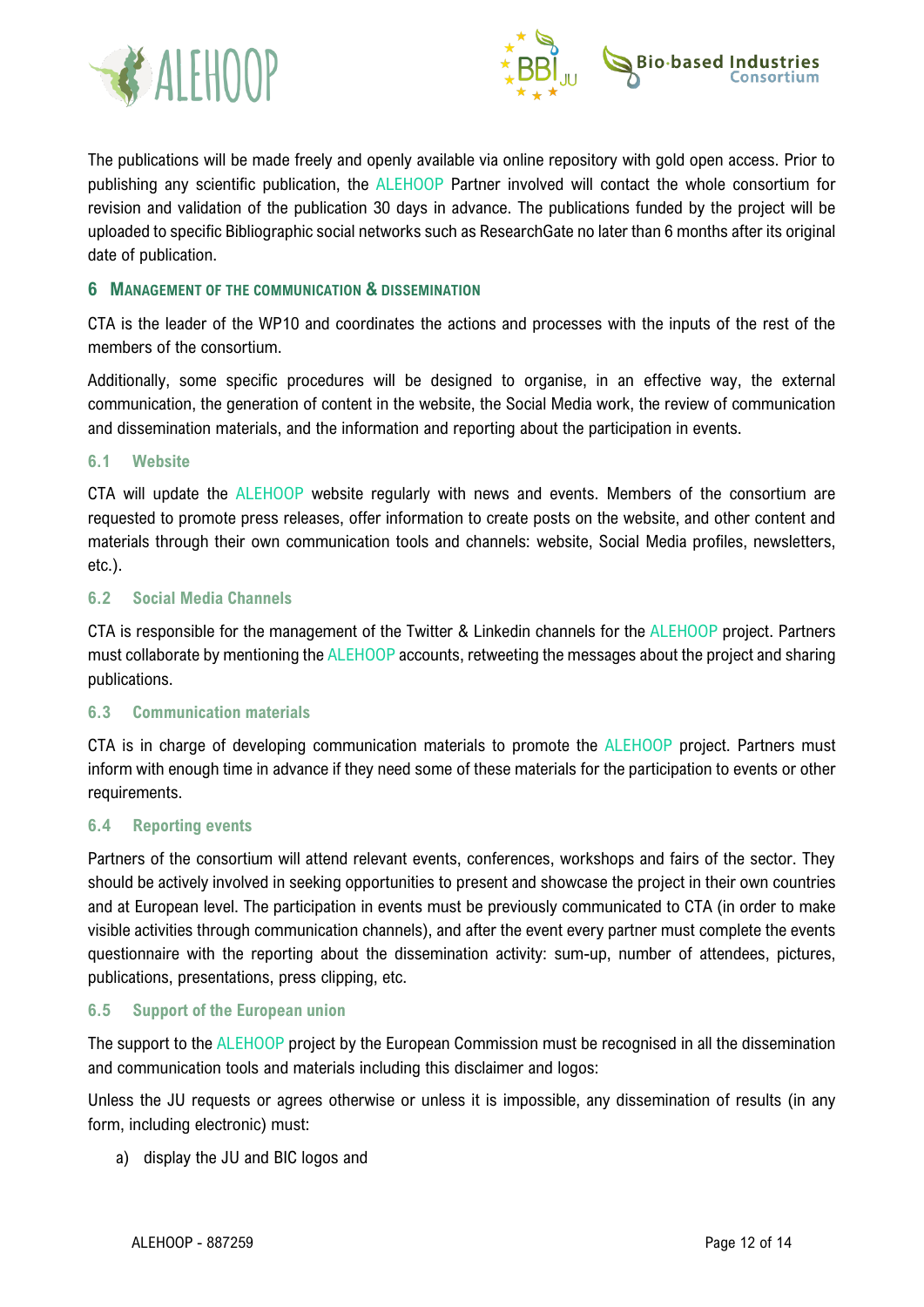







b) display the EU emblem and



c) include the following text: *"This project has received funding from the Bio Based Industries Joint Undertaking (JU) under grant agreement No 887259. The JU receives support from the European Union's Horizon 2020 research and innovation programme and the Bio Based Industries Consortium".*

When displayed together with another logo, the JU and BIC logos and the EU emblem must have appropriate prominence.

## <span id="page-13-0"></span>**7 EVALUATION PROCESS: KEY INDICATORS PERFORMANCE**

CTA coordinates the Plan for the Use and Dissemination of Knowledge of ALEHOOP and its activities with the involvement of all the member of the consortium. Each partner will make use of its communication tools and channels, networks and collaboration with the goal of reaching the stakeholders of the project and build the ALEHOOP community.

CTA compiles all the information about the events attended, upcoming events, other networking and collaborative activities, as well as the impacts on Media for the press-clipping and the distribution of the communication materials through a form sent by e-mail. If necessary, partners could receive phone calls or requesting emails.